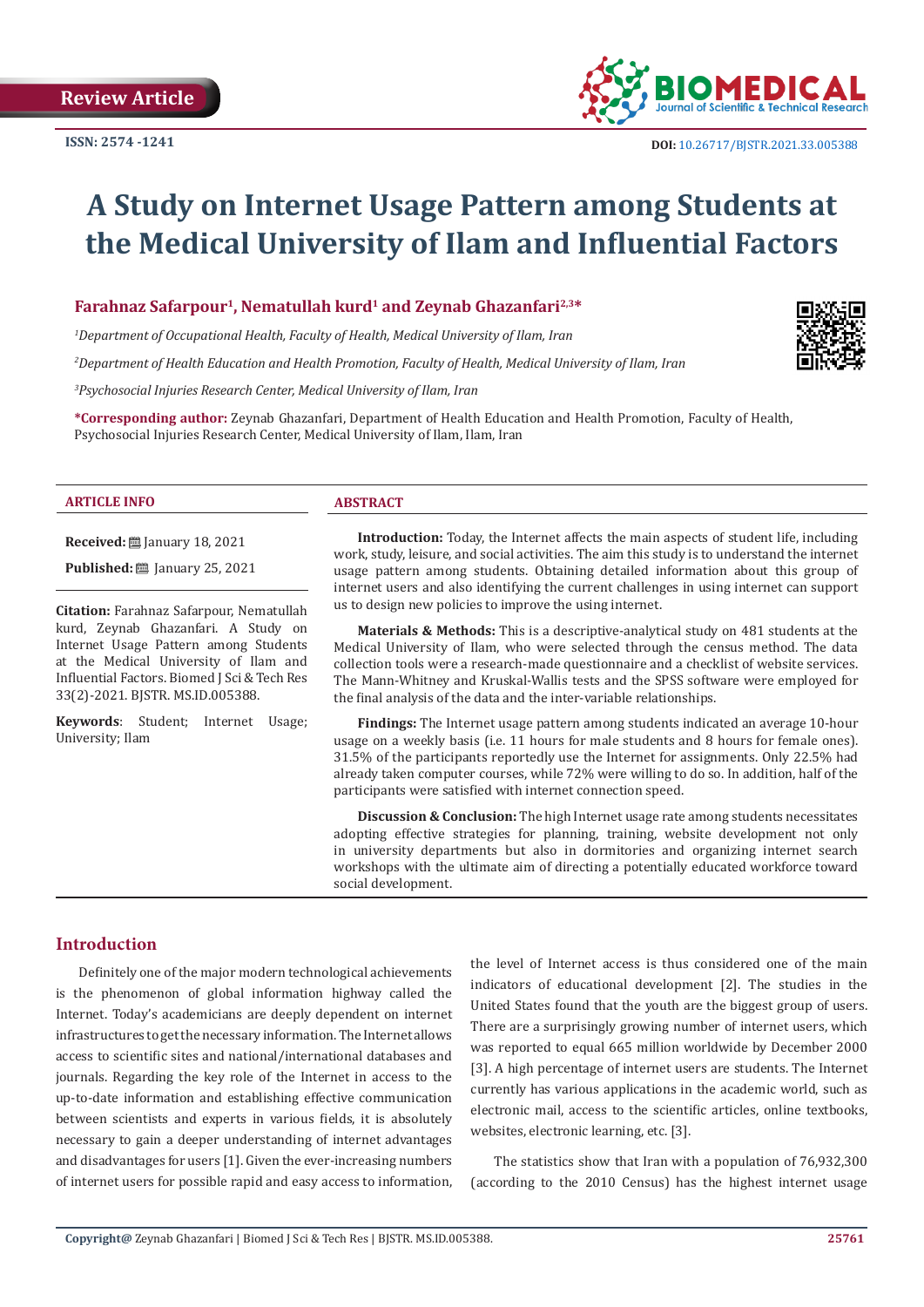rate (52.5%) in the Middle East with an internet penetration rate (IPR) of 43.2%, which corresponds to the percentage of the total population of a given country or region using the Internet [4]. IPR was reported to be 11.1% and 17.6% in the province of Ilam in 2008 and 2010, respectively [5]. The number of users grew by 189.13% during 2000-2010 [4], which emphasizes the necessity to pay wider attention to internet users and services. Today, the Internet affects the main aspects of student life, including work, study, leisure, and social activities. Therefore, a question arises as to "What is the internet usage pattern among students?" Getting new information to answer this question can help us to devise and implement useful interventions to improve the using internet. An analytical approach to this issue is to study the internet usage pattern among students and to investigate its positive and negative effects on the learning process with a focus on the concept of information literacy, i.e., the knowledge and skills required for using the Internet [6].

# **Materials & Methods**

This is a descriptive-analytical study on 481 students, who have used the computer labs of the Medical University of Ilam (including the faculties of health, nursing, and paramedical and medical sciences, central library, and dormitories). The data collection tools were a researcher-made questionnaire consisting of 37 questions on demographic and educational information, factors affecting the internet usage rate, services provided by computer labs, user satisfaction levels, obstacles to the optimal use of computer labs, and also a checklist for the hardware and software systems of computer labs. The study's inclusion criteria were to have been a university student for at least two academic semesters and to participate in the study voluntarily. For each computer lab (as the study field) one questioner was employed. All the questioners attended an orientation session to understand the structure of the questionnaire in order to ensure the validity of the data collected by them.

They were then present and began to collect information from all the people at the labs, after gaining the related approval of authorities to pursue the study's objectives with the questionnaire. Each participant only completed one questionnaire. After sample selection, adequate explanations were provided as to how to complete the questionnaire, and the participants were assured that their collected information would be anonymous, and the confidentiality would be maintained. In the next step, the

questionnaires were distributed after obtaining the participants' written consent. The SPSS software was then employed to analyze the data and the inter-variable relationships.

# **Findings**

481 students, who were using the computer labs, participated in this study with an average age of 21 and an average GPA of 15.96 (out of 20). According to the results, 6.3% of the participants were studying for an associate degree, 82.84% for a bachelor's degree, 1.07% for a master's degree, and 8% for a Ph.D. In terms of gender, 42.1% were male and 57.8% were females. As regards the marital status, 92% were single and the rest (8%) were married. Finally, 83% resided in dormitories, 15% with their family, and 0.6% with other students.

The inter-variable relationship between internet usage rate and paternal income/educational level revealed a significant correlation between these variables ( $P = 0.04$ ). This means that the higher the income/educational level, the higher the internet usage rate. The relationship between internet usage rate and the average of previous semester was also found to be significant  $(P = 0.000)$ . those with higher average had spent more/less time for internet, whereas no relationship were found between internet usage rate and the variables of educational stage, residency status, faculty, and marital status ( $P < 0.05$ ).

Male students reported an 11-hours internet usage rate on a weekly basis, which is a higher rate than that of female ones (8 hours). The Chi-squared test signaled an even bigger difference between female and male students in terms of internet usage (P = 0.000). The most common impact of computer usage is eyestrain, which was reported by 42% of the participants. Table 1 covers the results regarding the type of internet connection, usage rate, usage purpose, usage impact, and the time the participants were using the labs. Only 22.5% of the participants had self-reportedly taken computer courses. 80% believed that training courses can influence internet usage patterns, while 72% were willing to attend related courses. The difficulty level of internet access at the university was reported to be either easy (43%) or normal (43%) equally. Moreover, the students were asked to show their level of satisfaction about the following medical university of Ilam' services: the student affairs management system (SAMA), digital library, office automation system, faculty evaluation system, and so forth (Table 2).

| Table 1: Internet usage conditions. |  |
|-------------------------------------|--|
|-------------------------------------|--|

| Variable                    |          | Number (percentage) of Participants |  |  |
|-----------------------------|----------|-------------------------------------|--|--|
| Type of internet connection | Wireless | 313 (64.7)                          |  |  |
|                             | Wired    | 140 (28.9)                          |  |  |
|                             | Both     | 52(5.2)                             |  |  |
| Weekly internet usage rate  | Female   | 8.82                                |  |  |
|                             | Male     | 11.19                               |  |  |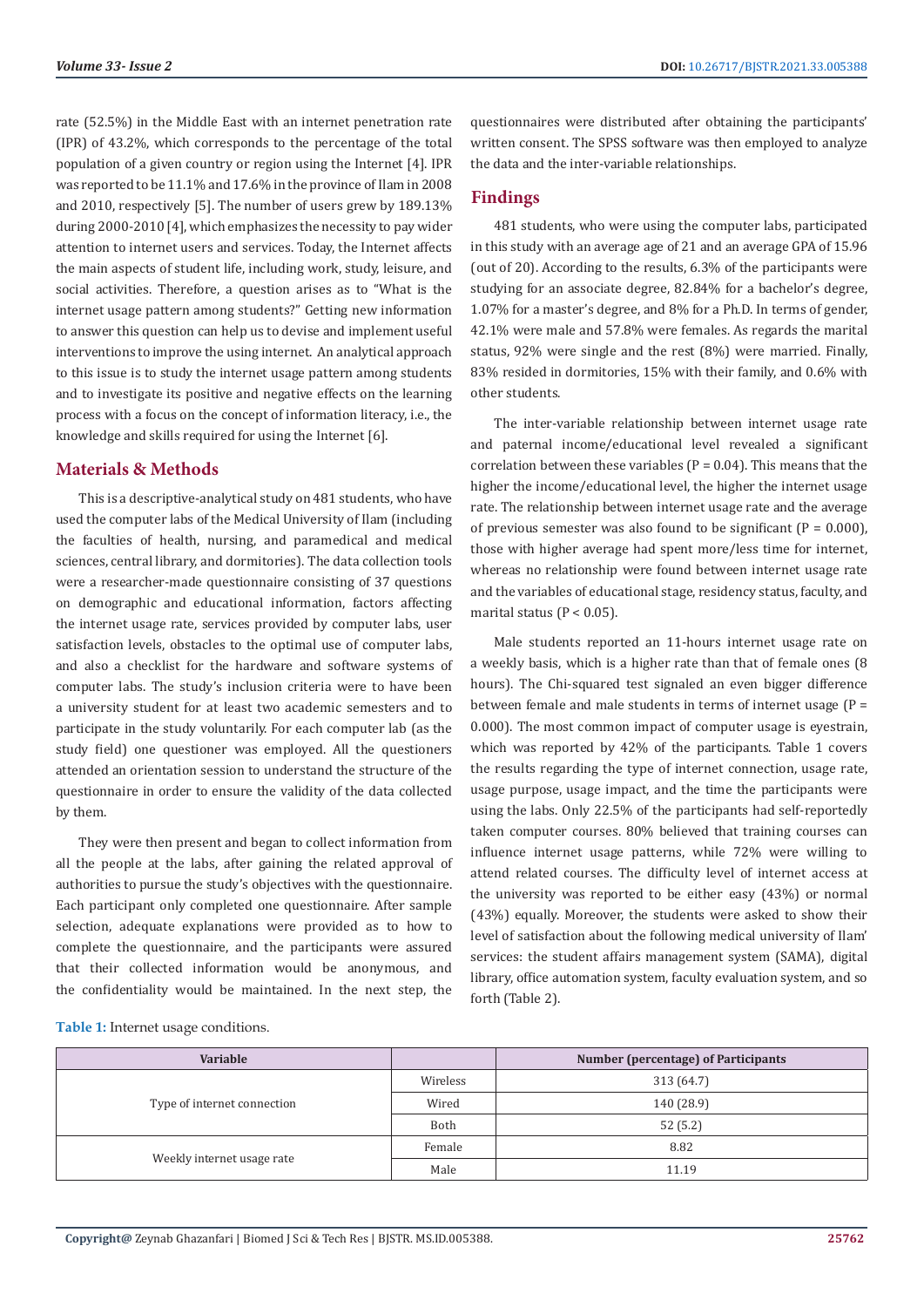| The time spent on the Internet at the university | Leisure                      | 90 (18.9)  |
|--------------------------------------------------|------------------------------|------------|
|                                                  | Information<br>search        | 110 (23.1) |
|                                                  | Assignments                  | 150 (31.5) |
|                                                  | Research<br>purposes         | 126 (26.5) |
| The impacts of internet usage                    | Dry eye                      | 17(3.5)    |
|                                                  | Headaches                    | 98 (20.5)  |
|                                                  | Eyestrain                    | 201 (42.1) |
|                                                  | Insomnia                     | 95 (19.9)  |
|                                                  | Musculoskeletal<br>disorders | 50(10.5)   |
|                                                  | Anorexia                     | 17(3.6)    |
| The time of internet usage                       | 8-11 am                      | 72 (15.2)  |
|                                                  | $11 - 13$                    | 192 (40.6) |
|                                                  | $13 -$                       | 27(5.7)    |
|                                                  | Other cases                  | 182 (38.5) |

**Table 2:** Internet usage satisfaction.

|                                                            | Very low (number,<br>percentage) | Low (number,<br>percentage) | Medium (number,<br>percentage) | High (number,<br>percentage) | Very high (number,<br>percentage) |
|------------------------------------------------------------|----------------------------------|-----------------------------|--------------------------------|------------------------------|-----------------------------------|
| Satisfaction with the speed of internet                    | 78 (16)                          | 113 (23)                    | 250(51)                        | 45(45)                       | 3(0.6)                            |
| Satisfaction with the student affairs<br>management system | 30(6.2)                          | 112 (23)                    | 272 (55.9)                     | 64 (13.1)                    | 116(8)                            |
| Satisfaction with the office automation<br>system          | 32(6.5)                          | 105(21.5)                   | 287 (58.9)                     | 60(12.3)                     | 5(1)                              |
| Satisfaction with the central library<br>system            | 67(14)                           | 118 (24.2)                  | 217(44.6)                      | 73(15)                       | 11(2.3)                           |
| Satisfaction with the digital library<br>system            | 67 (13.9)                        | 130 (27)                    | 226 (46.9)                     | 53(11)                       | 6(1.2)                            |
| Satisfaction with the faculty evaluation<br>system         | 108(22.1)                        | 150 (30.7)                  | 186 (38.1)                     | 34(7)                        | 8(1.6)                            |

# **Discussion & Conclusion**

The present study aimed to investigate the internet usage rate and its impact on the academic achievements of students at the Medical University of Ilam in 2014. The study's results mainly revealed a weekly average of 10 hours spent by students on the Internet (11 hours for male students, and 8 hours for female ones). According to Movahed Mohammadi, et al. [7], this rate was reported to be 61-120 minutes per week by 39% of the students at the Tarbiat Modares universities, similarly 61-120 minutes by 23.5% at the University of Tehran, above 120 minutes by 32.4% at the University of Shiraz, and the same by 40% at the Isfahan University of Technology. Jafari, et al. [8] found a weekly average of 2.4 hours among the students at the Kabul University. The variable of gender affects internet usage rate, as reportedly the male students spent more hours on the Internet than the female ones. This is consistent with the research findings of Fayaz-Bakhsh, et al. [4], Bastani, et al. [9], and Mirghafoori, et al. [10].

It should be noted that there was no significant relationship between internet usage rate and the other variables, including age, educational stage, faculty, residency status, marital status, and educational status. 65% of the participants have self-reportedly access to wireless internet connections because most computer labs are equipped with wireless modems whereby students connect to the Internet with their laptops or mobile phones. The T-test results showed that 77.5% had never attended computer courses, which is indicative of apparent indifference to internet courses for raising awareness of valuable internet advantages. Ghahremani, et al. [3] also found that 67.4% of the students at Kabul University had never taken any computer or internet courses, while 73% were self-reportedly willing to do so since 80% considered it to be an influential factor in internet usage. Movahed Mohammadi, et al. [7] also reported a similar finding. In terms of applications, the participants indirectly provided a list in order of priority including leisure, information search, assignments, and research purposes.

This is consistent with Unnikrishnan [11], which can be expectably attributed to the fact that the Internet has become the second-most-popular common source of social life for many people all around the world. According to Fayaz-Bakhsh, et al. [4],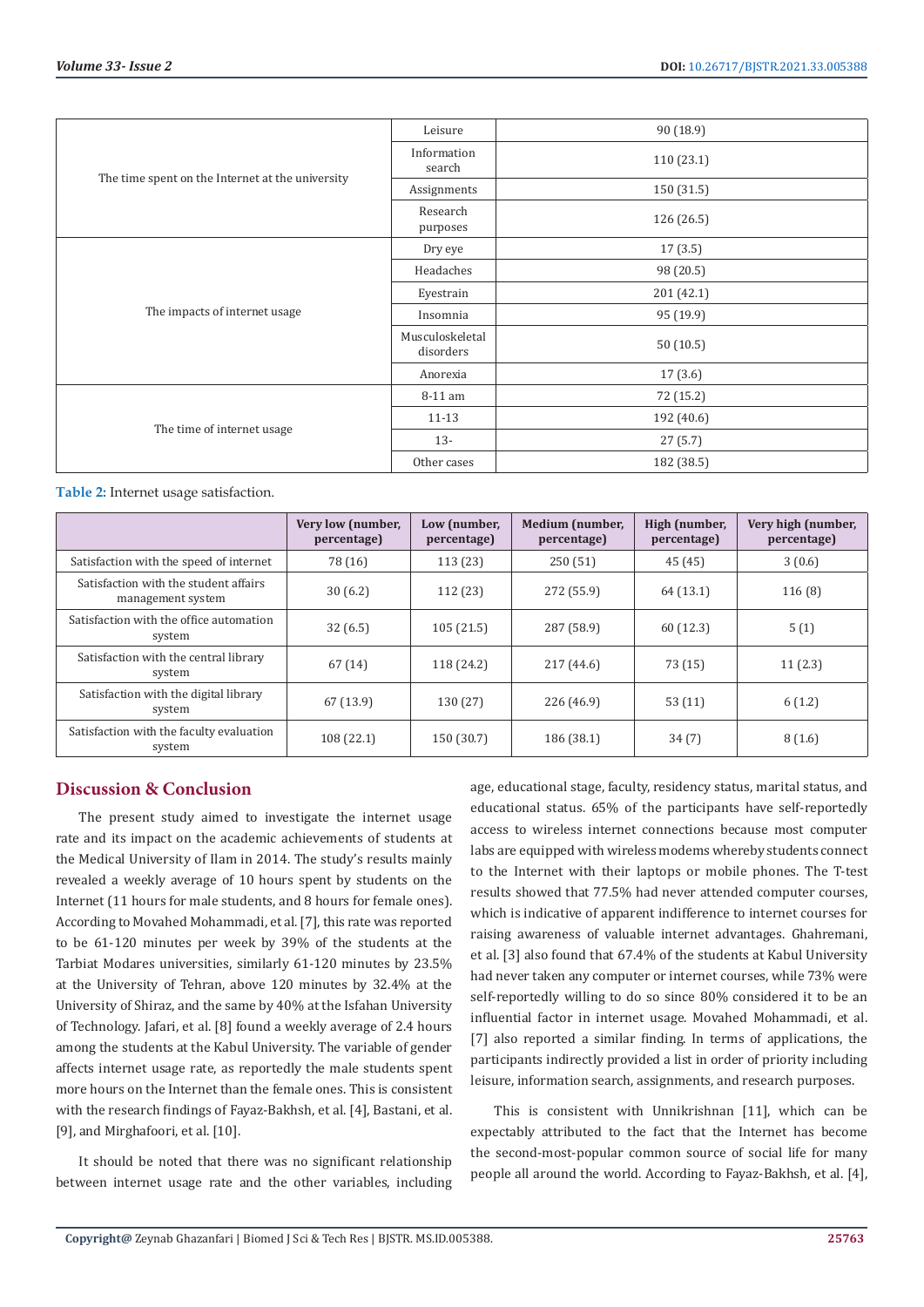57.46% of the students reported that they mostly use the Internet for professional or educational purposes. Bagherzadeh, et al. [1] also reported that 36.7% of the time on the Internet was spent for education, 19.4% for leisure, 17.1% for news, 11.5% for email, 4.5% for chat, and 9.9% for other cases. Pouratashi, et al. [12] found that email, university website, and research, respectively, account for the most common activities. Ghahremani, et al. [3] showed that 65% of the students at Kabul University use the Internet for information search and research purposes. The T-test results indicate that 43% of the participants considered the difficulty level of internet access to be neither easy nor hard, while half of them were found to be moderately satisfied with the speed of the Internet. As regards the students' awareness of internet services, 55% were self-reportedly unaware of antivirus services and only 60% were familiar with wireless systems.

It is of considerable importance to measure the level of user satisfaction with internet services in higher education institutions because this is a potentially key indicator of both the quality and quantity of such services provided by universities to students and other users. A high level of satisfaction signifies the acceptably high quality of services ensured by authorities' attention, whereas low levels indicate the existence of problems and barriers. The latter somehow directs the attention of authorities toward improving the services and eliminating the current barriers. The T-test results showed that 38% of the participants were satisfied with the faculty evaluation system. 44% were moderately satisfied with the central library system, while 30% expressed a low level of satisfaction. 58% reported moderate satisfaction with the office automation system. 46% expressed moderate satisfaction with the digital library system. The T-test results also showed that 55% were moderately satisfied with the student affairs management system.

Overall, up-to-date software systems, which provide a userfriendly user interface, can greatly contribute to the satisfaction of students. According to the T-test results, 46% of the participants expressed satisfaction with the working hours of the labs while 53% were not satisfied. Due to limited staff even during office hours, students were not able to use the lab services after 2 pm. The T-test results showed that 60% of the participants were satisfied with the lab rules, whereas around 40% were not. There is an exclusive lab in each faculty, which means that the students are only allowed to use their faculty lab. The participants were found to be satisfied with this rule since it used to be possible that one student could use a computer for hours while another could not for the non-application of such limitations. The most common barriers to internet usage were a low ratio of computers to students (71.02%), low internet connection speed (51.74%), lack of broadband connections (37.99%), unavailable personal computers (35.71%), lack of computer skills (31.29%), hardware problems (27.81%), improper software (27.35%), and other problems such as viral systems, unupdated systems, and lack of anti-filter software

(1.86%). According to Bagherzadeh, et al. [1], the barriers were lowspeed connections, lack of training, difficult access to the Internet and computers, unavailable sites, and high costs.

58% of the participants believed that the authorities are aware of the Internet requirements at the university. Ghahremani, et al. [3] also found the most important barrier to internet usage at Kabul University to be the low ratio of computers to students (66.20%), respectively followed by "lack of internet access in all faculties" (59.80%), "low speed internet connections" (42.70%), "lack of free internet access in dormitories" (32.50%), "indifference among university authorities to the development of internet services" (32.50%), and "computer failure" (30.80%). According to 8.10% of the users, the other barriers were the inappropriate and discriminatory attitude of computer lab managers toward students, unskilled and unaccountable technicians to deal with technical problems, lack of required software, and non-operation of labs during office hours. In addition, 34% on average were familiar with health-related databases like PubMed, Scopus, and Magiran.

It can be thus concluded that the high Internet usage rate among students necessitates adopting effective strategies for planning, training, website development not only in university departments but also in dormitories and organizing internet search workshops with the ultimate aim of directing a potentially educated workforce toward social development. The study also recommends focusing on other issues like internet addiction, lifestyle, and internet hazards among students for future research.

#### **References**

- 1. [Bagherzadeh R, Dehghani L, Kholghi B, Afrasiabi Z \(2011\) Prevalence](http://ijme.mui.ac.ir/article-1-988-en.html) [and obstacle of internet use for education in students of Bushehr](http://ijme.mui.ac.ir/article-1-988-en.html) [University of Medical Sciences. Iranian Journal of Medical Education](http://ijme.mui.ac.ir/article-1-988-en.html) [11\(2\): 159-160.](http://ijme.mui.ac.ir/article-1-988-en.html)
- 2. [Mennati moheb A, Zolghadr H \(2011\) The role and status of internet](http://ijee.ias.ac.ir/m/article_1112.html?lang=en) [in teaching and research at universities, Case study: School of Civil](http://ijee.ias.ac.ir/m/article_1112.html?lang=en) [Engineering. Iran University of Science and Technology 51: 143-167.](http://ijee.ias.ac.ir/m/article_1112.html?lang=en)
- 3. [Ghahremani L, Jafari Baghkheirati A, Nazari M \(2013\) Internet addiction](https://ijvlms.sums.ac.ir/article_46067.html) [and its effect on the academic achievement students of Shiraz university](https://ijvlms.sums.ac.ir/article_46067.html) [of medical sciences: cross-sectional study on addiction-driven behaviors.](https://ijvlms.sums.ac.ir/article_46067.html) [Media 4\(1\): 44-51.](https://ijvlms.sums.ac.ir/article_46067.html)
- 4. [Fayaz-bakhsh A, Khajeh- kazemi, Soleymani nejad M, Rahimi F, Jahangiri](https://www.sid.ir/en/journal/ViewPaper.aspx?id=245633) [L, et al. \(2011\) The internet using and health: student's knowledge,](https://www.sid.ir/en/journal/ViewPaper.aspx?id=245633) [attitude and lifestyle related to the internet. Hakim Research Journal](https://www.sid.ir/en/journal/ViewPaper.aspx?id=245633) [14\(2\): 96-105.](https://www.sid.ir/en/journal/ViewPaper.aspx?id=245633)
- 5. (2011) Statistical Center of Iran. The results of internet users.
- 6. [Ebrahim Abadi H \(2009\) The pattern of use internet: learning](https://www.sid.ir/en/journal/ViewPaper.aspx?ID=164592) [environment and the social and cultural context. Cultural Studies 2\(7\):](https://www.sid.ir/en/journal/ViewPaper.aspx?ID=164592) [97-118.](https://www.sid.ir/en/journal/ViewPaper.aspx?ID=164592)
- 7. [Movahed mohammadi H, Iravani H \(2002\) A model for internet use by](https://www.researchgate.net/publication/285736493_A_model_for_using_internet_by_students_of_Iran_agriculture_university) [graduate students of selected agricultural faculties in Iran. Iranian J](https://www.researchgate.net/publication/285736493_A_model_for_using_internet_by_students_of_Iran_agriculture_university) [Agric Sci 33\(4\): 717-727.](https://www.researchgate.net/publication/285736493_A_model_for_using_internet_by_students_of_Iran_agriculture_university)
- 8. Jafari M, Dayani MH (2010) Internet use by students of Kabul university. Library and Information Science 13(3): 179-204.
- 9. [Bastani S, Mizban Sh \(2007\) Gap gender in using of computer and](https://jwsps.alzahra.ac.ir/article_1282.html?lang=en) [internet, study on Tehran University students. Journal of Women's](https://jwsps.alzahra.ac.ir/article_1282.html?lang=en) [Studies 5\(1\): 35-63.](https://jwsps.alzahra.ac.ir/article_1282.html?lang=en)